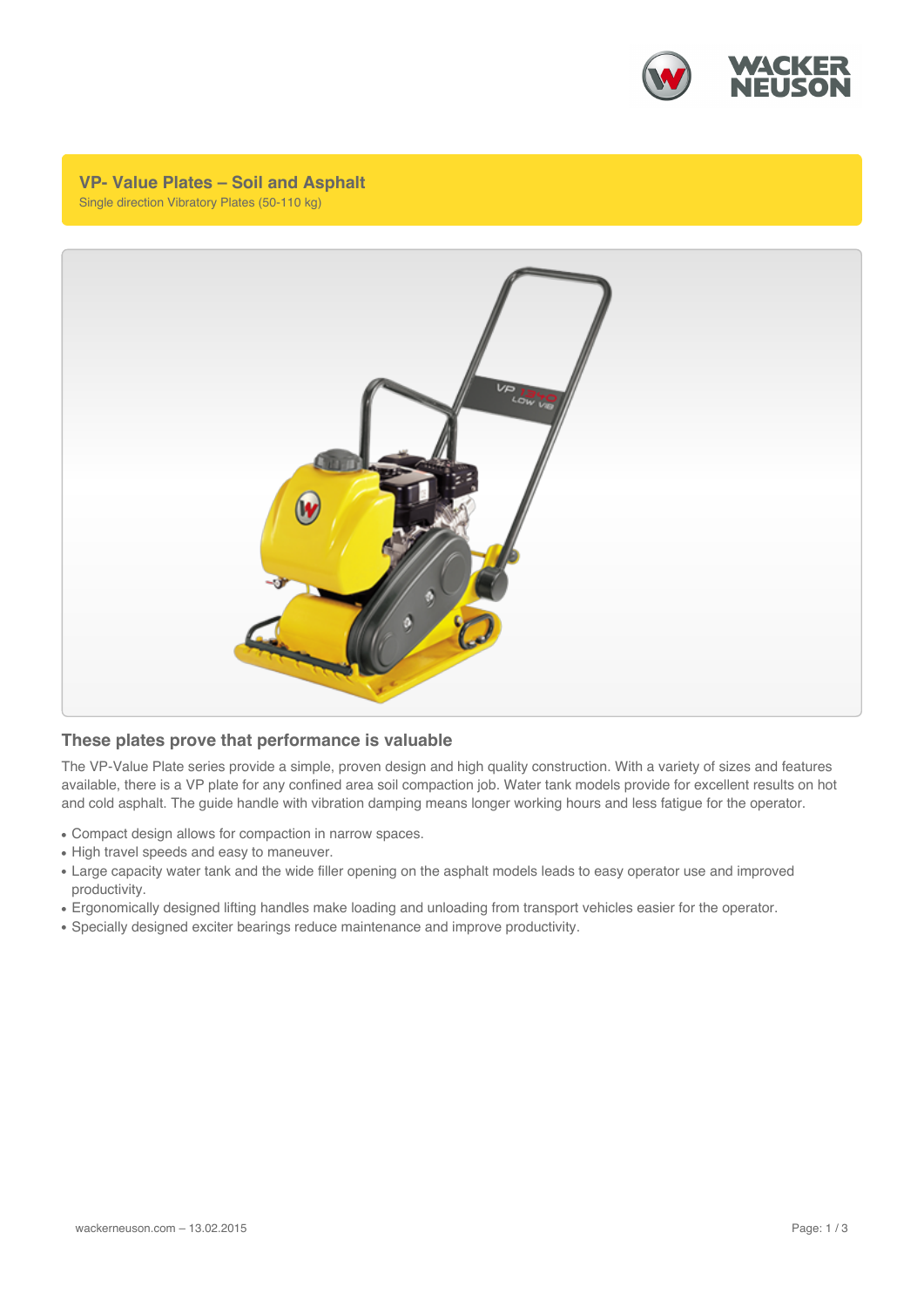

## **Technical specifications**

|                                                              | <b>VP 1135A*</b>                                                                                                                           | VP 1340*                                                                            | <b>VP 1340A*</b>                                                                 | VP 1550*                                                                            | <b>VP 1550A*</b>                                                                 |
|--------------------------------------------------------------|--------------------------------------------------------------------------------------------------------------------------------------------|-------------------------------------------------------------------------------------|----------------------------------------------------------------------------------|-------------------------------------------------------------------------------------|----------------------------------------------------------------------------------|
| <b>Operating data</b>                                        |                                                                                                                                            |                                                                                     |                                                                                  |                                                                                     |                                                                                  |
| Operating weight Ib                                          | 137                                                                                                                                        | 163                                                                                 | 163                                                                              | 184                                                                                 | 184                                                                              |
| Centrifugal force lbf                                        | 2,470                                                                                                                                      | 2,925                                                                               | 2,925                                                                            | 3,375                                                                               | 3,375                                                                            |
| Base plate size (w x l) in                                   | 14 x 20.5                                                                                                                                  | $15.5 \times 23$                                                                    | $15.5 \times 23$                                                                 | 19.5 x 23                                                                           | $19.5 \times 23$                                                                 |
| Operating width in                                           | 14                                                                                                                                         | 15.5                                                                                | 15.5                                                                             | 19.5                                                                                | 19.5                                                                             |
| Height Lowest working in                                     | 25                                                                                                                                         | 26.5                                                                                | 26.5                                                                             | 26.5                                                                                | 26.7                                                                             |
| Operating height in                                          | 35                                                                                                                                         | 32                                                                                  | 32                                                                               | 36                                                                                  | 36                                                                               |
| Frequency Hz                                                 | 97                                                                                                                                         | 97                                                                                  | 97                                                                               | 97                                                                                  | 97                                                                               |
| Advance travel (depending<br>on soil) ft/min                 | 85                                                                                                                                         | 75                                                                                  | 75                                                                               | 67                                                                                  | 67                                                                               |
| Advance travel (depending<br>on asphalt) ft/min              | 95                                                                                                                                         | 84                                                                                  | 84                                                                               | 75                                                                                  | 75                                                                               |
| Surface capacity<br>(depending on soil) ft <sup>2/h</sup>    | 5,900                                                                                                                                      | 5,900                                                                               | 5,900                                                                            | 6,600                                                                               | 6,600                                                                            |
| Surface capacity<br>(depending on asphalt) ft <sup>2/h</sup> | 6,569                                                                                                                                      | 6,594                                                                               | 6,594                                                                            | 7,388                                                                               | 7,388                                                                            |
| <b>Engine / Motor</b>                                        |                                                                                                                                            |                                                                                     |                                                                                  |                                                                                     |                                                                                  |
| Engine / Motor type                                          | air-cooled single<br>cylinder 4 cycle<br>gasoline engine                                                                                   | air-cooled single<br>cylinder 4 cycle<br>gasoline engine                            | air-cooled single<br>cylinder 4 cycle<br>gasoline engine                         | air-cooled single<br>cylinder 4 cycle<br>gasoline engine                            | air-cooled single<br>cylinder 4 cycle<br>gasoline engine                         |
| Engine / Motor<br>manufacturer                               | Honda                                                                                                                                      | <b>Wacker Neuson</b>                                                                | Honda                                                                            | <b>Wacker Neuson</b>                                                                | Honda                                                                            |
| Displacement in <sup>3</sup>                                 | 7.2                                                                                                                                        | 10.3                                                                                | 9.9                                                                              | 10.3                                                                                | 9.9                                                                              |
| Engine performance kW                                        | 3                                                                                                                                          | 4.2                                                                                 | 3.6                                                                              | 4.5                                                                                 | 4.1                                                                              |
| at rpm rpm                                                   | 3,600                                                                                                                                      | 3,600                                                                               | 3,600                                                                            | 4,000                                                                               | 3,900                                                                            |
| Fuel consumption US gal/h                                    | 0.2                                                                                                                                        | 0.4                                                                                 | 0.5                                                                              | 0.4                                                                                 | 0.5                                                                              |
| Tank capacity US qt                                          | 2.6                                                                                                                                        | 3.8                                                                                 | 3.9                                                                              | 3.8                                                                                 | 3.9                                                                              |
| Power transmission                                           | from drive engine<br>via centrifugal<br>clutch and V-belt<br>directly to exciter<br>which transmits<br>centrifugal force<br>onto baseplate | from drive<br>engine via<br>centrifugal clutch<br>and V-belt<br>directly to exciter | from drive engine<br>via centrifugal<br>clutch and V-belt<br>directly to exciter | from drive<br>engine via<br>centrifugal clutch<br>and V-belt<br>directly to exciter | from drive engine<br>via centrifugal<br>clutch and V-belt<br>directly to exciter |

**VP 2050\* VP 2050A\***

## **Operating data**